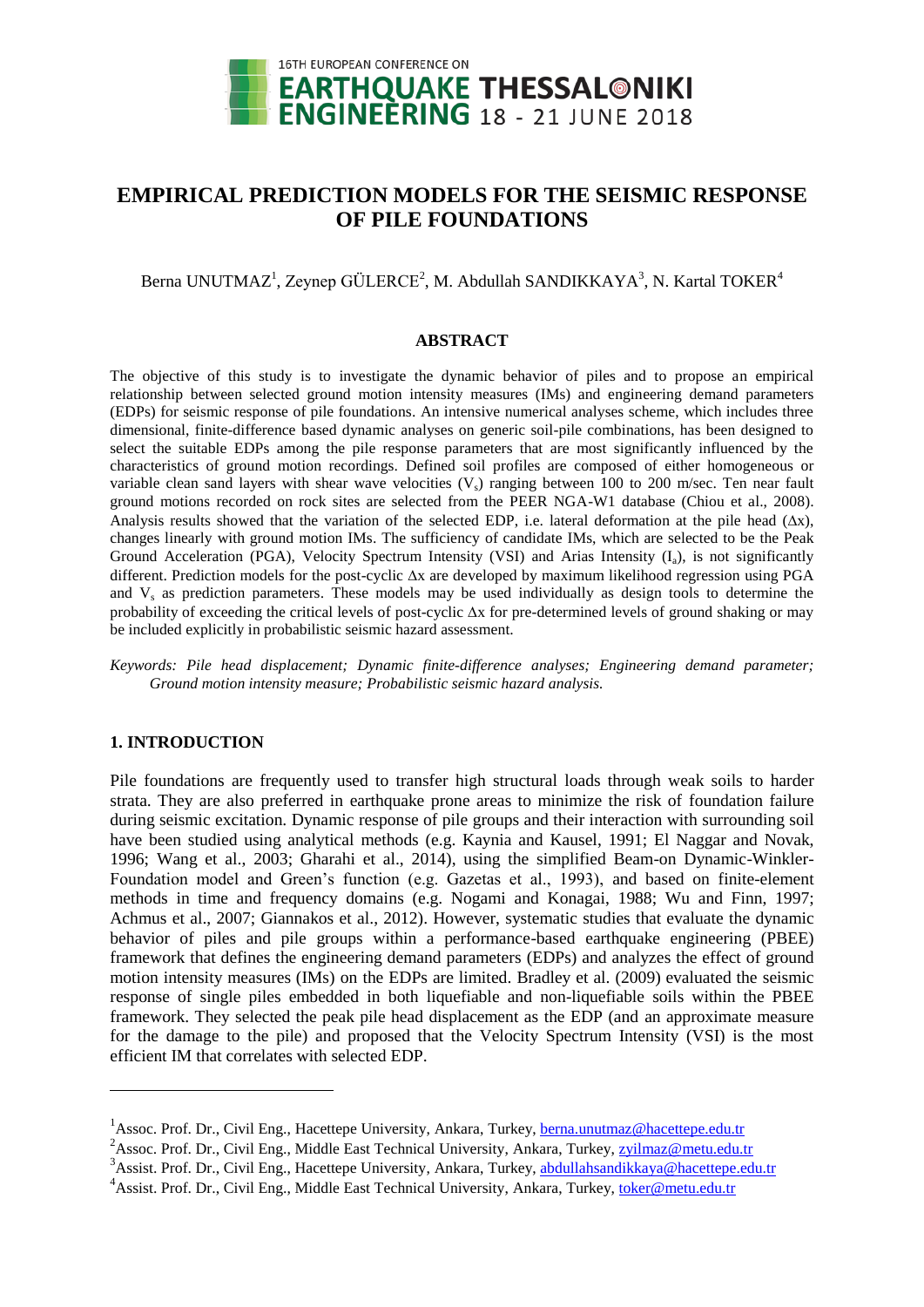The objective of this study is to investigate the seismic response of pile groups within the PBEE framework and to propose an empirical relationship between selected EDPs and ground motion IMs based on the analysis results. An intensive numerical analyses scheme, which includes three dimensional, finite-difference based dynamic analyses on generic soil-pile combinations, has been designed. Defined soil profiles are composed of either homogeneous or variable clean sand layers with shear wave velocities  $(V_s)$  ranging between 100 to 200 m/sec. Ten near fault ground motions recorded on rock sites are selected from the PEER NGA-W1 database (Chiou et al., 2008) and utilized in the dynamic analyses with different pile group configurations. The post-cyclic lateral pile head deformation  $(\Delta x)$  is selected as the EDP, and the effects of the pile group parameters, e.g. number and the diameter of the piles, on this parameter are discussed in the next section.

Analysis results showed that the variation of the selected EDP is mostly linear with ground motion IMs and the sufficiency of candidate IMs, peak ground acceleration (PGA), VSI, and Arias intensity  $(I_4)$  is not significantly different. Therefore, prediction models for the post-cyclic  $\Delta x$  are developed by maximum likelihood regression using PGA, the most hazard compatible IM among the candidates. These preliminary models may be used individually as risk-based design tools to determine the probability of exceeding the critical levels of post-cyclic  $\Delta x$  for pre-determined levels of ground shaking or may be included explicitly in probabilistic seismic hazard assessment.

## **2. FINITE DIFFERENCE MODEL AND SELECTED GROUND MOTION RECORDINGS**

The three-dimensional (3-D) finite difference - based simulations were performed using FLAC-3D software (2005). In the created 3-D mesh, the element size was selected to be smaller than approximately one-tenth of the wavelength associated with the highest frequency component of the input wave to prevent numerical distortion of the propagating waves in dynamic analysis. All of the soil layers were modeled as clean sands with internal friction angle of 30° and cohesion of 5 kPa. In the static analysis phase, the boundaries were fixed in both lateral directions and set free in the vertical direction. For the dynamic analysis, an equivalent linear soil model which incorporates Vucetic and Dobry (1991) modulus degradation and damping curves was utilized. The boundary conditions were selected as "free field" which accounts for the free field motion that would exist in the absence of the structure. The piles were modeled as groups of 4 (2x2) and 9 (3x3) piles (Figure 1 presents typical adopted meshes, cut for visibility – the full model includes entire pile cap and surrounding soil). The depth of the finite-difference mesh in Figure 1 is 30 m but the mesh size in x- and y- directions vary according to the pile group and diameter configurations.



Figure 1. Typical meshes used in numerical simulations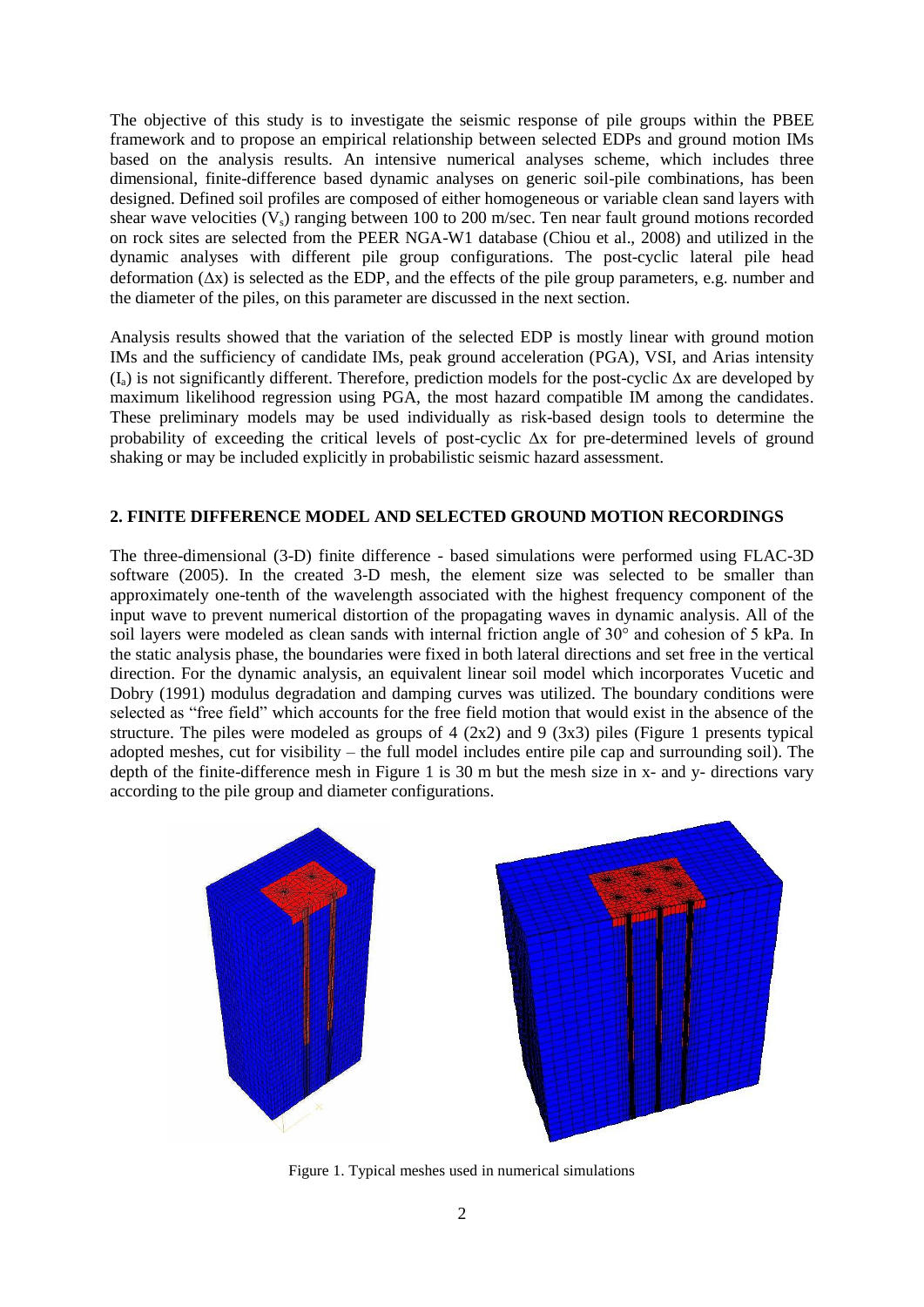| <b>Earthquake</b><br><b>Name</b> | Year | <b>Station</b><br><b>Name</b>          | $\mathbf{M}_{\mathbf{w}}$ | $R_{rup}$<br>(km) | $\mathbf{V}_{\mathbf{s30}}$<br>(m/s) | <b>PGA</b><br>(g) | <b>Arias</b><br><b>Intensity</b><br>$(I_a)$ | <b>Velocity</b><br><b>Spectrum</b><br><b>Intensity</b> |
|----------------------------------|------|----------------------------------------|---------------------------|-------------------|--------------------------------------|-------------------|---------------------------------------------|--------------------------------------------------------|
| Nahanni,<br>Canada               | 1985 | Site 1                                 | 6.76                      | 9.6               | 660                                  | 1.0556            | 1.6613                                      | 20.873                                                 |
| Tabas, Iran                      | 1978 | Tabas                                  | 7.35                      | 2.1               | 767                                  | 0.8128            | 1.2568                                      | 32.185                                                 |
| Landers                          | 1992 | Lucerne                                | 7.28                      | 2.2               | 685                                  | 0.7214            | 2.6198                                      | 15.517                                                 |
| Victoria,<br>Mexico              | 1980 | Cerro Prieto                           | 6.33                      | 14.4              | 660                                  | 0.5722            | 0.2594                                      | 11.972                                                 |
| Coyote Lake                      | 1979 | Gilroy Array<br>#6                     | 5.74                      | 3.1               | 663                                  | 0.4038            | 0.2908                                      | 11.397                                                 |
| Tabas, Iran                      | 1978 | Dayhook                                | 7.35                      | 13.9              | 660                                  | 0.3505            | 0.1417                                      | 11.175                                                 |
| <b>Hector Mine</b>               | 1999 | Hector                                 | 7.13                      | 11.7              | 685                                  | 0.3062            | 0.2482                                      | 10.345                                                 |
| Northridge-<br>01                | 1994 | Santa Susana<br>Ground                 | 6.69                      | 16.7              | 715                                  | 0.2530            | 0.3452                                      | 9.3795                                                 |
| Northridge-<br>01                | 1994 | Burbank -<br>Howard Rd.                | 6.69                      | 16.9              | 822                                  | 0.1400            | 0.0532                                      | 4.5604                                                 |
| Whittier<br>Narrows-01           | 1987 | Pasadena -<br><b>CIT Kresge</b><br>Lab | 5.99                      | 18.1              | 970                                  | 0.1017            | 0.0262                                      | 2.7823                                                 |

Table 1. List of ground motions used in nonlinear simulations and regression analysis

# **3. EFFECT OF PILE GROUP PARAMETERS ON THE PILE GROUP RESPONSE**

Simulations were run for 2x2 and 3x3 pile groups, each with 80 cm or 140 cm diameter (D), and each with 2.5D or 4D center-to-center spacing. Unutmaz and Gülerce (2016) proposed that the maximum lateral deformation at the pile head is an efficient EDP for representing the pile group response and is strongly correlated to two different ground motion IMs; PGA and I<sub>a</sub>. A normalized form of the same parameter is employed in this study:  $\Delta x/W$  (maximum lateral deformation at the pile head / pile group width in cm/m) is preferred to isolate the effects of pile group dimensions. The pile group width has been taken as center to center difference between the edge piles.  $\Delta x/W$  from each analysis is plotted with respect to PGA of the input ground motion for different configurations of soil profiles and pile group parameters in Figures 2 to 7. The distribution of  $\Delta x/W$  vs. PGA for different pile diameters from the same pile number and spacing configurations is compared in Figures 2, 3 and 4 for Profile 1- Vs=100 m/s, Profile 2-Vs=200 m/s and Profile 3-layered-Vs=100-200 m/s, respectively. The shear wave velocities increase linearly with depth in this last soil profile. As expected,  $\Delta x/W$  decreases with increasing pile diameter for the same pile group with the same normalized spacing for each soil profile. The variation is higher for 2x2 pile groups when compared to the 3x3 groups: the scatter in the 3x3 pile groups shows that the effect of pile diameter on the distribution is negligible. This observation may be related to the improvement in the strength of the soil in 3x3 pile groups which decreases the lateral displacements.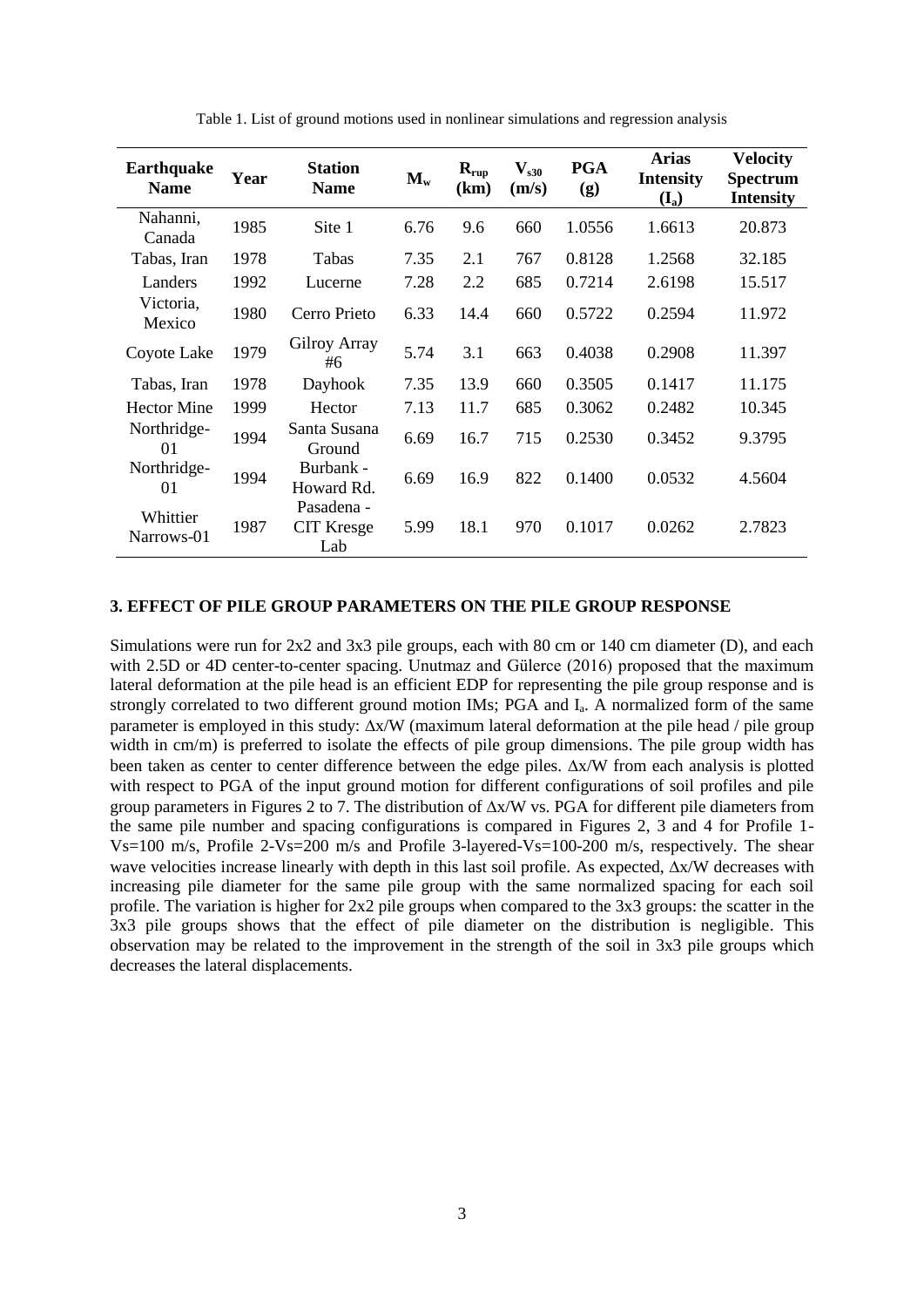

Figure 2. The variation of normalized post-cyclic Δx with pile diameter for Profile 1, Vs=100 m/s



Figure 3. The variation of normalized post-cyclic Δx with pile diameter for Profile 2, Vs=200 m/s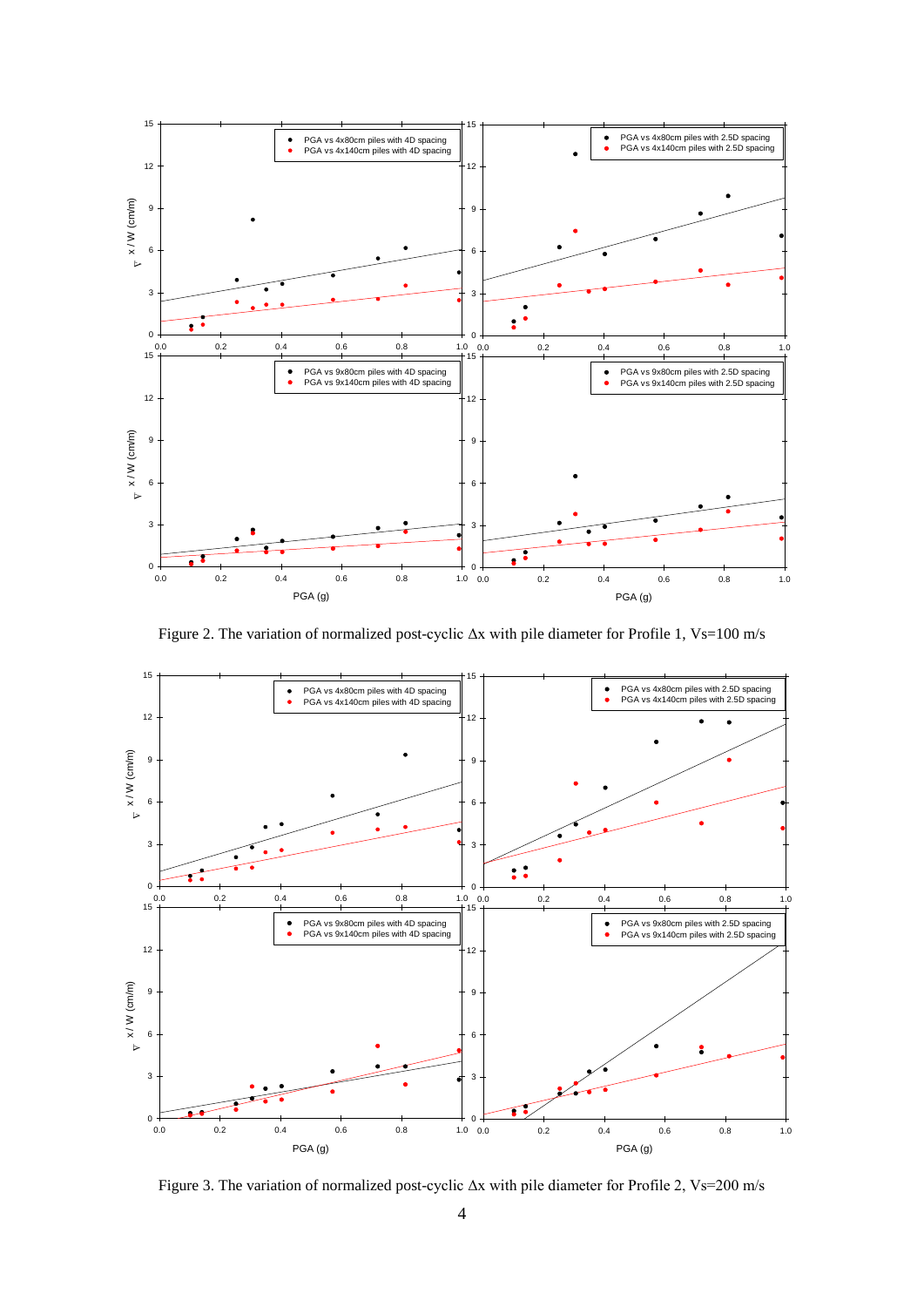

Figure 4. The variation of normalized post-cyclic  $\Delta x$  with pile diameter for Profile 3 - layered, Vs=100-200 m/s

The effect of pile spacing was found to have a very limited effect on the maximum lateral deformation of the pile head by Unutmaz and Gülerce (2016). Figures 5 to 7 show that if the other pile group parameters are the same, the effect of pile spacing is negligible for each soil profile, except for 2x2 pile group with D=80 cm. It is notable that the lateral displacements presented in these figures are normalized with group width, a parameter increases with increasing spacing. Therefore,  $\Delta x/W$ decreases even if the maximum lateral deformation at the pile head is increasing with increasing pile spacing. The number of piles in the group is an important parameter that affects the dynamic response of piles.

Overall trends in Figures 2 to 7 indicate that the lateral top displacement of the piles decreases as the number of piles increases. Effect of the number of piles on the post cyclic Δx/W is comparable with the effect of pile diameter (Figures 2 to 4), especially for the cases with 2.5D spacing. Therefore, number of piles and pile diameter might be included as a predictive parameter in the final model.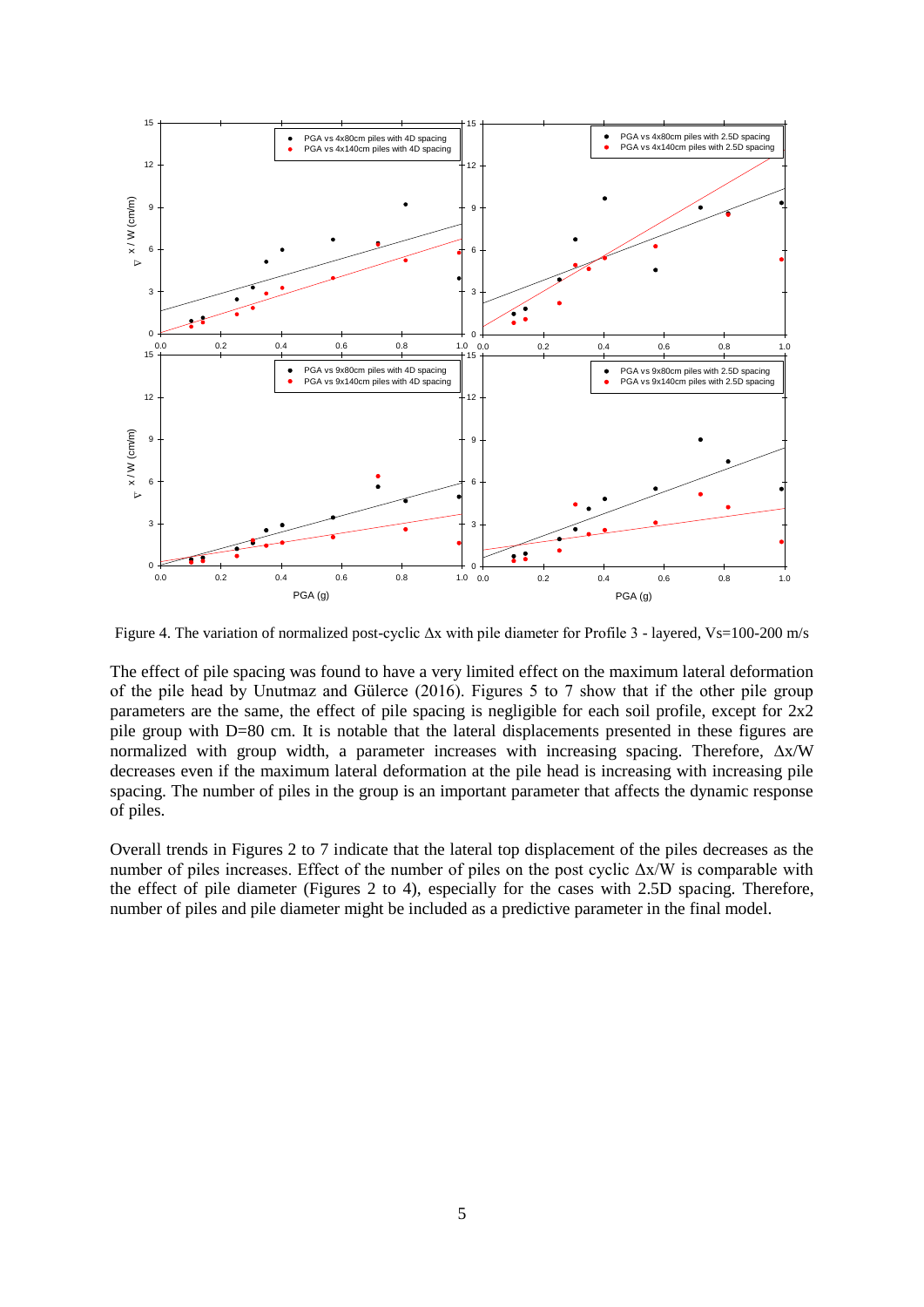

Figure 5. The variation of normalized post-cyclic Δx with pile spacing for Profile 1, Vs=100 m/s.



Figure 6. The variation of normalized post-cyclic Δx with pile spacing for Profile 2, Vs=200 m/s.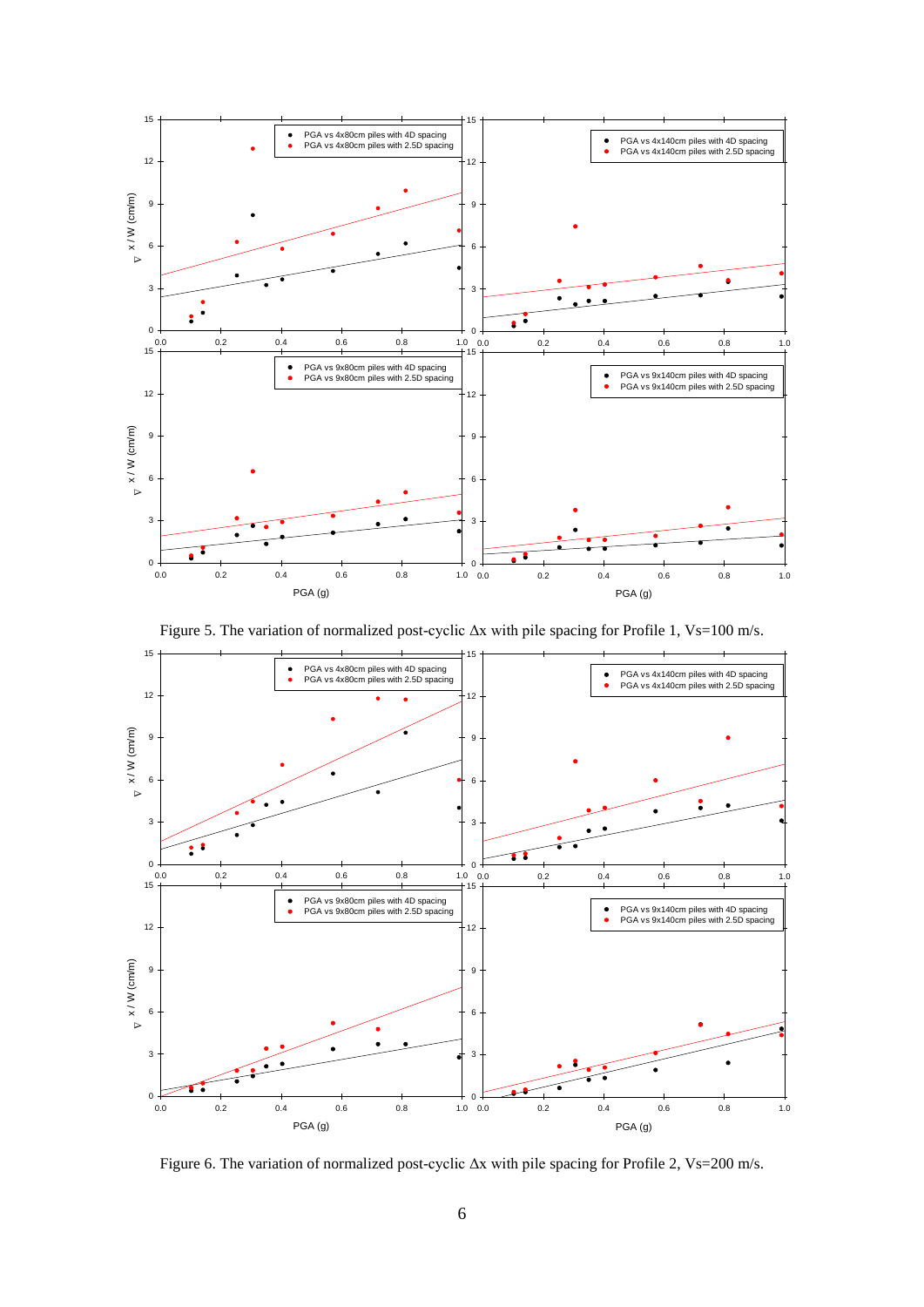

Figure 7. The variation of normalized post-cyclic Δx with pile spacing for Profile 3 - layered, Vs=100-200 m/s.



Figure 8. The variation of normalized displacement with respect to Ia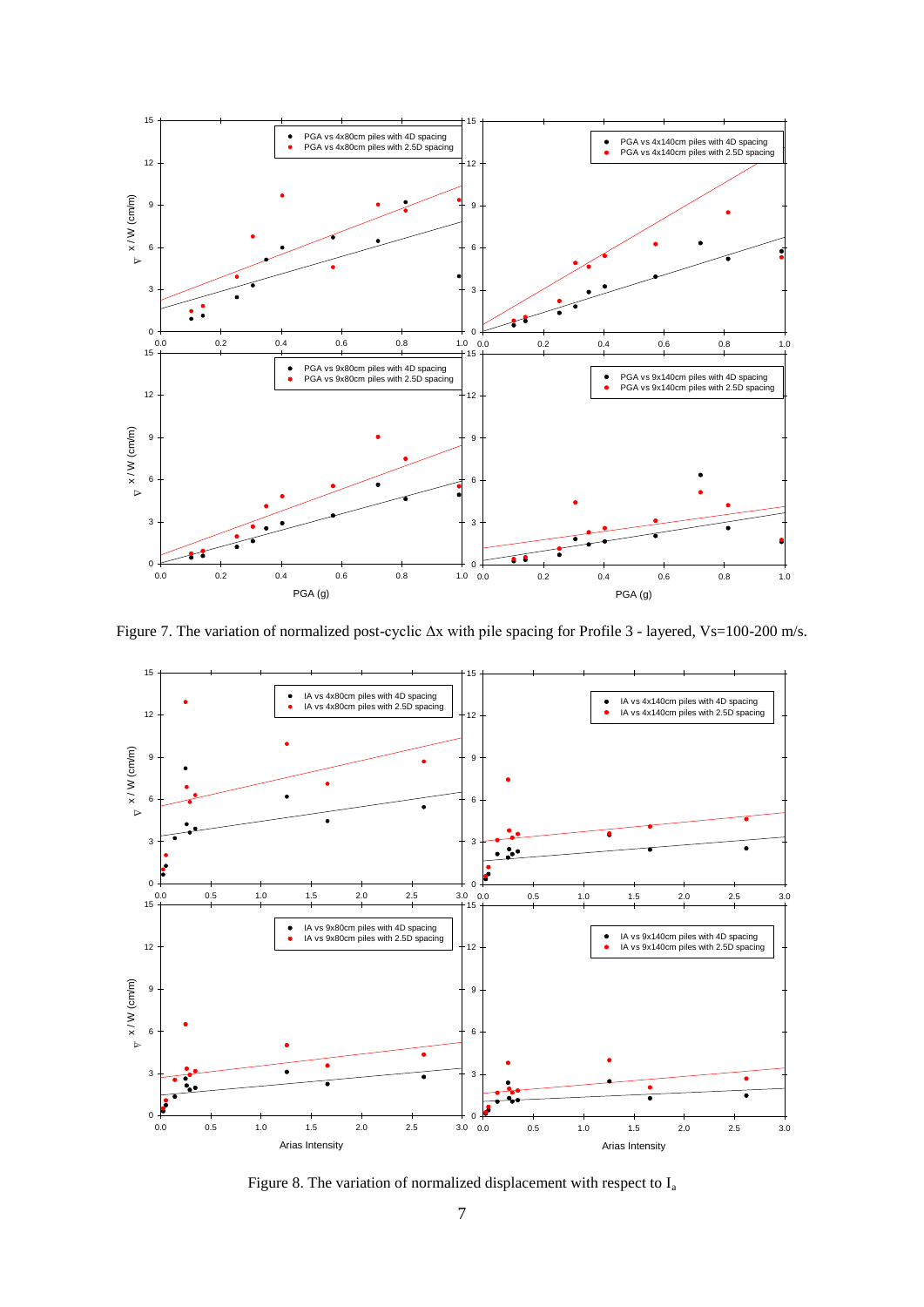

Figure 9. The variation of normalized displacement with respect to VSI

### **4. EFFECT OF GROUND MOTION IM ON THE PILE GROUP RESPONSE**

The variation of maximum pile head displacement with respect to PGA is given in Figures 2 to 7: in general terms, post-cyclic Δx/W increases with PGA within a large scatter. The variations of the postcyclic  $\Delta x/W$  with respect to I<sub>a</sub> and VSI for Profile 1 are given in Figures 8 and 9, respectively. Comparison of Figures 2, 8 and, 9 clearly shows that: i) the scatter of the data is not improved by employing  $I_a$  instead of PGA, ii) scatter with respect to PGA is compatible with the scatter with VSI, and iii) the distribution of  $\Delta x/W$  with  $I_a$  is non-linear as proposed by Unutmaz and Gülerce (2016). Therefore, a linear relationship with PGA or VSI can be utilized in the preliminary model.

#### **5. PRELIMINARY SEISMIC DEMAND MODELS FOR POST CYCLIC DISPLACEMENT**

Based on the observations presented in the previous sections, a preliminary model form is selected with two predictive parameters, PGA and V<sub>s</sub>. The pile group parameters (number, diameter, and spacing) are currently excluded from the model since the effect of the pile diameter on the response is negligible at this pile-soil relative rigidity and the configurations of pile number and pile diameter are currently limited. A quantitative analysis for the efficiency of the ground motion IMs was not performed as given in Bradley et al. (2009); however, PGA is preferred in the preliminary model due to its hazard compatibility even if the prediction performance is similar to VSI. After many trials, the best fit for the prediction of post cyclic lateral displacement is achieved with simple form as given in Equation 1. The constants  $(\theta$  values) in this equation are estimated using maximum likelihood regression and presented in Table 2.

$$
\Delta x = \theta \, 1 \, V_s^{\theta 2} + \theta \, 3 \, PGA + \theta \, 4 \tag{1}
$$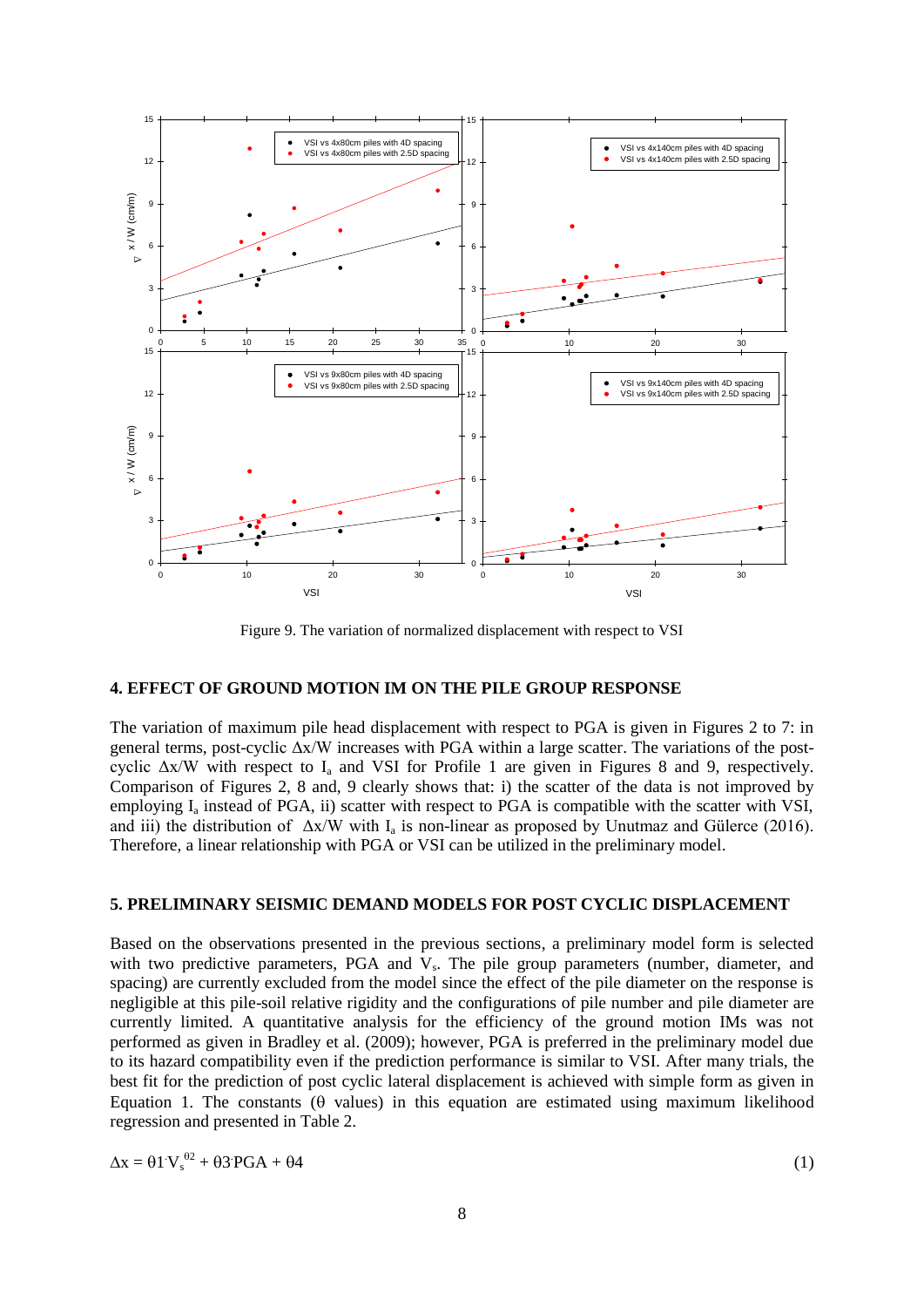Table 2. Parameters of the prediction model for post cyclic lateral displacement of pile head.

| Constant   | Value  |  |
|------------|--------|--|
| $\theta$ 1 | 0.350  |  |
| $\theta$ 2 | 0.565  |  |
| $\theta$ 3 | 18.378 |  |
| θ4         | 0.215  |  |
|            |        |  |

The standard deviation of the proposed equation is 6.625. The adjusted  $R^2$  value is 0.36. Predicted and the calculated values of lateral displacement are compared in Figure 10. In this figure, the solid line is the 1:1 line which means that the values of displacements calculated from the finite difference analysis and estimated by Equation 1 are exactly the same. The dashed lines have slopes of 1:2 and 2:1. While calculating these values, the average of shear wave velocity over the top 30 m is used as the input parameter for the heterogeneous (layered) soil profile.



Figure 10. The comparison of predicted vs. calculated post cyclic lateral displacement values.

The normalized model residual  $(\delta X)$  is calculated as shown in Equation 2. The developed model is also tested for this parameter  $(\delta X)$ . For both PSDMs, normalized residuals are plotted against the ground motion IMs employed in the model as shown in Figure 11. According to this figure, the normalized residuals are equally distributed along the zero line; therefore, a systematic bias is not included in the models. However, for small shaking levels, especially when the  $PGA<0.2g$ , the normalized residuals are all negative, indicating that the proposed correlation between the maximum lateral displacement and ground motion IMs is not very effective in small strain levels. Further analysis with ground motions of small amplitudes should be carried out to understand the underlying reason for this inconsistency

$$
\delta X = \Delta x(\text{actual}) - \Delta x(\text{predicted}) / \Delta x(\text{actual})
$$
\n(2)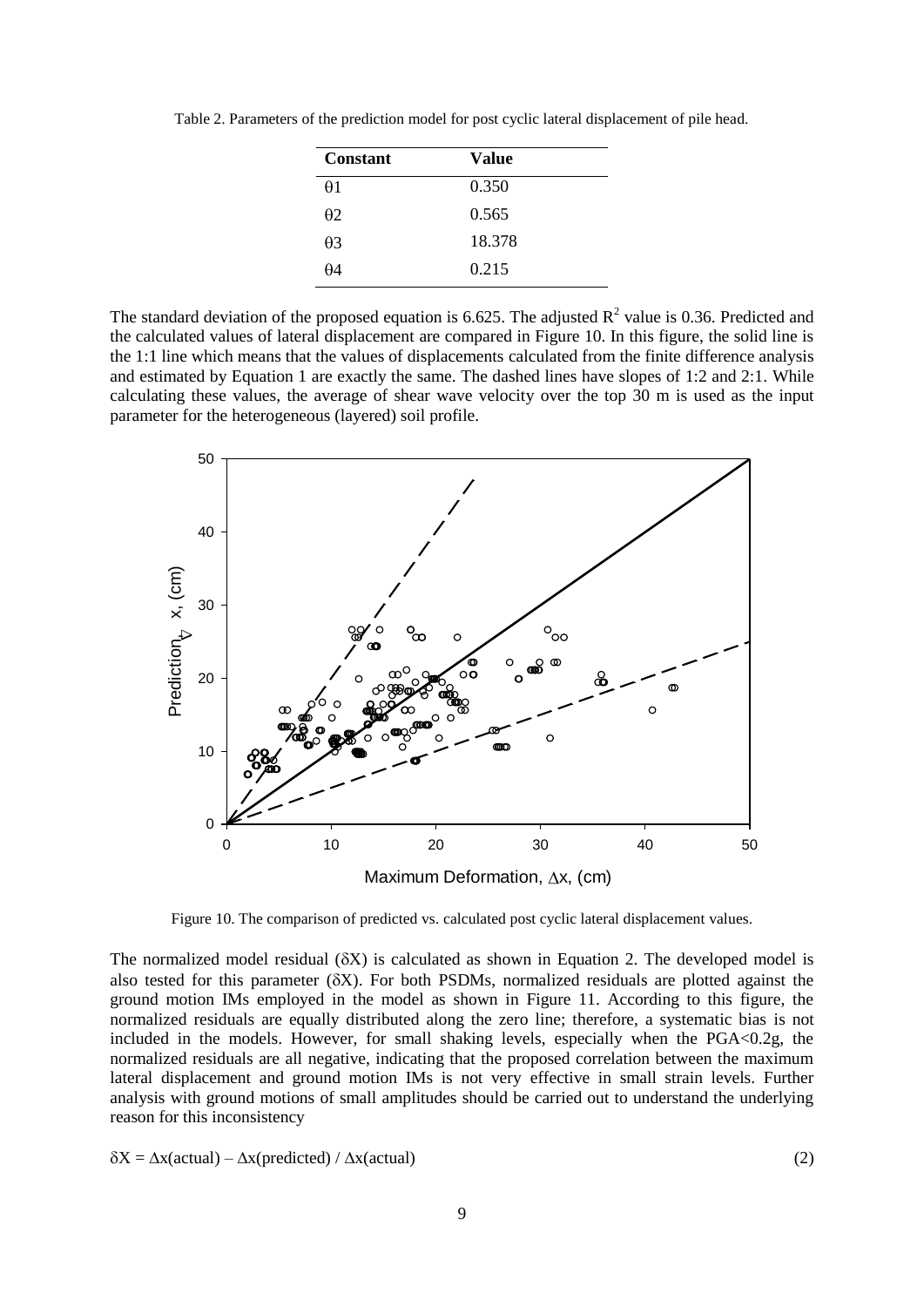

Figure 11. Normalized residuals  $(\delta X)$  vs. PGA

### **6. CONCLUSIONS**

The objective of this study is to develop a simplified equation for predicting the post-cyclic lateral pile head deformation  $(\Delta x)$  for pile groups, using ground-motion IMs, soil properties, and pile group configuration variables. To compile the dataset used in the regression, finite difference analysis were performed to calculate  $\Delta x$  for different pile configurations (number of piles in groups, diameter of piles and pile spacing) for three different soil profiles with ten near fault input motions recorded on rock sites. The input motions are not scaled, however, they are selected to reflect a large range of ground shaking levels  $(PGA=0.1g-1g)$ . As a result of these analysis, it was found that post-cyclic  $\Delta x/W$  increases with PGA as expected. The variations of the post-cyclic  $\Delta x/W$  with respect to I<sub>a</sub> and VSI shows that I<sub>a</sub> is not a better parameter for estimating pile head displacement. Similarly, PGA and VSI show a similar trend with each other and the distribution of  $\Delta x/W$  with I<sub>a</sub> is non-linear. Preliminary form of the prediction model includes PGA and the average  $V_s$  of the soil profile; nevertheless, this preliminary form will be improved by adding another parameter to represent the strength of the pile group (such as the replacement ratio, relative rigidity or relative stiffness) when the database is extended with further analyses. A quantitative analysis for the efficiency and the dispersion of the ground motion IMs are not conducted; therefore, the ground motion IM used in the regression may be re-evaluated in the final form of the model. It should be emphasized that these analyses only include limited ground-motion, soil profile, and pile group configurations and do not reflect a generalized solution that covers full ranges of these parameters. To find a more generalized solution for predicting the lateral pile head displacements during seismic excitations, the number of finite difference analysis should be increased with different soil and pile configurations (with also different pile stiffness values). Enlarging the dataset with increasing the number of records can be important to change the pattern of results before proposing the final form of the model.

#### **7. REFERENCES**

Achmus M, Abdel-Rahman K (2007). Geotechnical design of piles supporting foundation structures for offshore wind energy converters. *The Seventeenth International Offshore and Polar Engineering Conference*. International Society of Offshore and Polar Engineers.

Bradley BA, Cubrinovski M, Dhakal RP, MacRae GA (2009). Intensity measures for the seismic response of pile foundations. *Soil Dynamics and Earthquake Engineering*, 29:1046–1058.